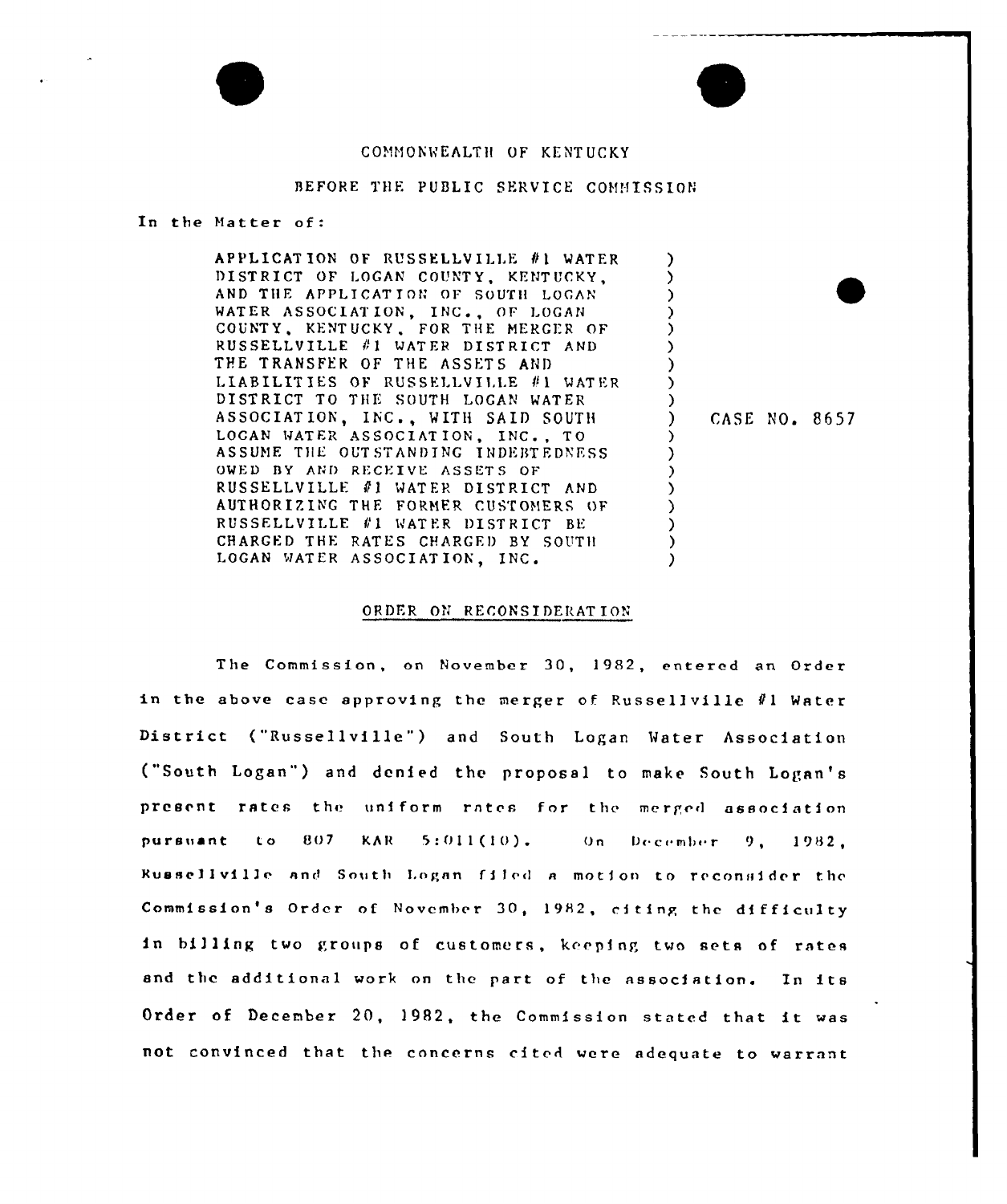a modification of the rates which had previously been established as fair, just and reasonable. However, the Commission, to ensure a thorough review, scheduled and held a hearing on March 18, 1983, to hear additional testimony on the merits of the issue.

After reviewing the testimony and exhibits, the Commission remains unconvinced that any modification in rates imposed on the former Russellville customers is warranted.

The testimony indicates that there was no revenue deficiency. There was no evidence that the present rate structures were inadequate, unfair, unreasonable or discriminatory or that the combined rate structure was fair, just and reasonable.

The only issue addressed was the potential cost savings of combining the rates and the administrative difficulties of billing two rates. The Commission is wel) aware of these arguments, but is of the opinion that neither is sufficient to warrant <sup>a</sup> deviation from the long established policy set forth  $in 807$  KAR  $5:011$  (10).

The Commission is of tbe opinion that no additional evidence has been presented to warrant <sup>a</sup> change in its previous position. Thus, the Commission's Order of November 30, 1982, should be affirmed. In its next general rate proceeding, the merged system may propose uniform rates.

It should be pointed out that the notice of the hearing published by Russellville and South Logan does not comply with 807 KAR 5:011 (8). It fails to state the proposed rates, the

 $-2-$